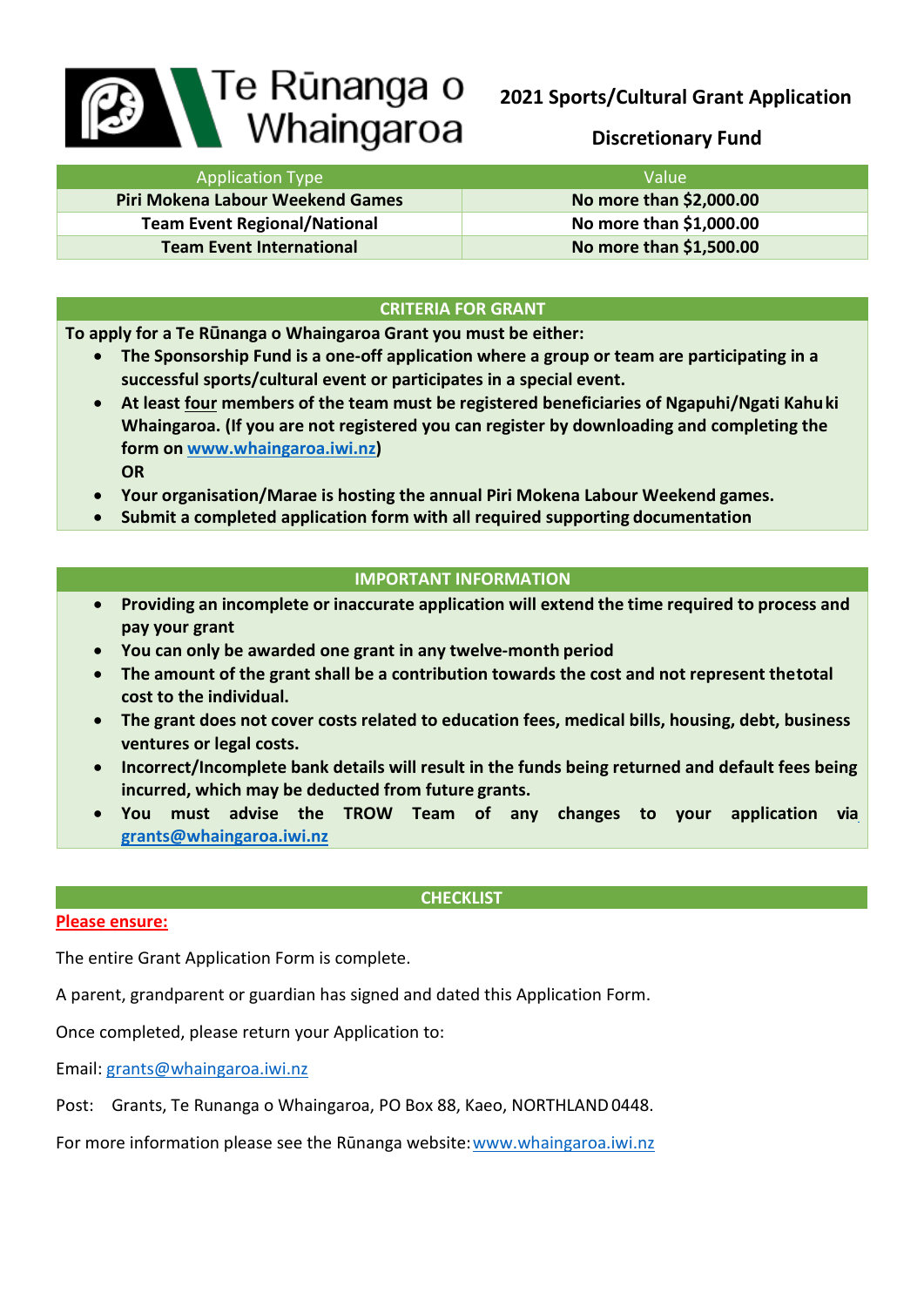## **APPLICANT INFORMATION**

#### Group Details

| Name of group:                                |                                                                                         |
|-----------------------------------------------|-----------------------------------------------------------------------------------------|
| Address of group:                             | Is group a legal entity? $\square$ Yes $\square$ No<br>Companies/Charitable Trust Reg#: |
| Group info.<br>what are your<br>groups goals? |                                                                                         |

Applicants Details: Please complete for those members who are registered with Te Rūnanga O Whaingaroa.

| Name | Address | Contact Number |
|------|---------|----------------|
|      |         |                |
|      |         |                |
|      |         |                |
|      |         |                |
|      |         |                |

If more registered members, please add more in a separate sheet.

### **KEY CONTACT INFORMATION**

This section is to be completed by the person who:

• We will engage with, on behalf of the group/team; and is authorised to sign and make the application on behalf of the group/team

| First Names:   | Surname:                    |
|----------------|-----------------------------|
| Date of Birth: | ' Gender □ Tama □ Kōtiro □: |

### **Postal/Physical address**

| Home Address: |           |
|---------------|-----------|
| Suburb:       | City:     |
| County:       | Postcode: |

### **Contact Details:**

| Phone:  | Mobile:                                            |
|---------|----------------------------------------------------|
| E-Mail: | $\Box$ I DO NOT want my e-mail on the mailing list |

### **EVENT INFORMATION**

- You must apply for funding at least **twenty** working days BEFORE the event happens.
- Provide in writing, a letter and profile outlining your event, including your achievements, and a photograph for the Rūnanga website. This can be as brief or as long as you wish.
- Provide a letter of verification from your coach, teacher or organisation on letterhead, confirming your participation in this event.
- Advise what the funding is for and provide these overall costs (registration fees, invoices etc.)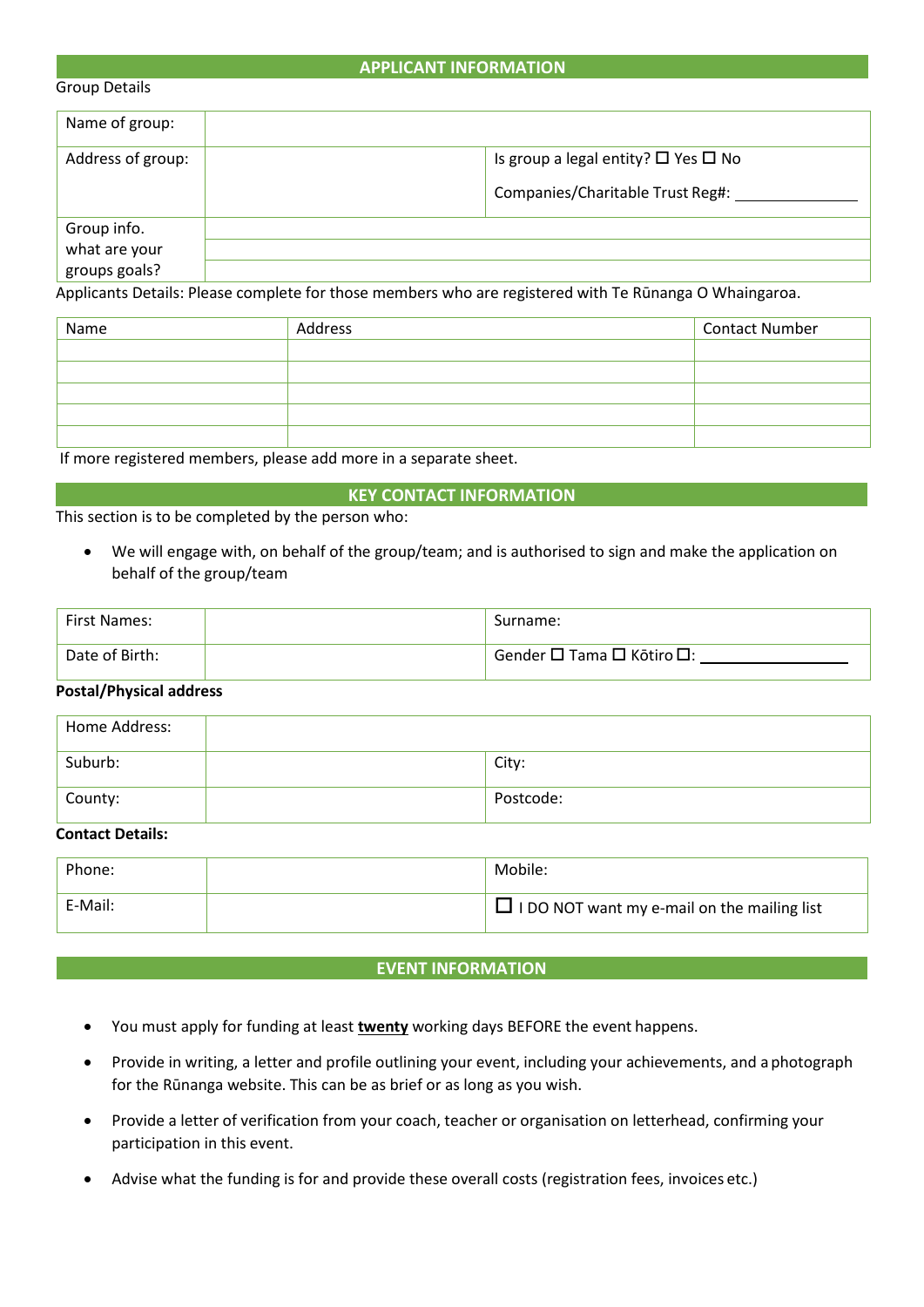| <b>TE REO MÃORI (OPTIONAL)</b>                                                                                                                                                   |  |  |  |
|----------------------------------------------------------------------------------------------------------------------------------------------------------------------------------|--|--|--|
| Is the applicant learning Te Reo Māori? $\Box$ Ae $\Box$ Kāhore                                                                                                                  |  |  |  |
| If Ae, can you indicate where                                                                                                                                                    |  |  |  |
| $\Box$ Spoken at home $\Box$ Books $\Box$ Internet $\Box$ Online Apps $\Box$ At a centre $\Box$ Other:                                                                           |  |  |  |
| If the applicant is not but is wanting to learn Te Reo Maori, what are the barriers to this?                                                                                     |  |  |  |
|                                                                                                                                                                                  |  |  |  |
|                                                                                                                                                                                  |  |  |  |
| What type of Te Reo Māori resources would you support for you and your whānau to learn Te Reo.                                                                                   |  |  |  |
| $\Box$ Books $\Box$ Online (Podcasts & Webinars) $\Box$ Games $\Box$ Apps $\Box$ Waiata $\Box$ Print material $\Box$ Wānanga $\Box$ Reo<br>Classes $\Box$ Kura Reo $\Box$ Other: |  |  |  |
|                                                                                                                                                                                  |  |  |  |

|  | <b>BANK ACCT. DETAILS</b> |  |
|--|---------------------------|--|
|  |                           |  |

| Payment made to?                                                                                         |                                          |                    |        |  |
|----------------------------------------------------------------------------------------------------------|------------------------------------------|--------------------|--------|--|
| $\Box$ My nominated account as agreed fund holder (provide a letter for your group/team confirming this) |                                          |                    |        |  |
|                                                                                                          | $\Box$ Direct to a provider/organisation |                    |        |  |
| <b>Bank Account Name:</b>                                                                                |                                          |                    |        |  |
| <b>Bank Account Number:</b>                                                                              |                                          |                    |        |  |
| <b>Bank</b>                                                                                              | <b>Branch</b>                            | Account            | Suffix |  |
| Bank Name:                                                                                               |                                          | Payment Reference: |        |  |